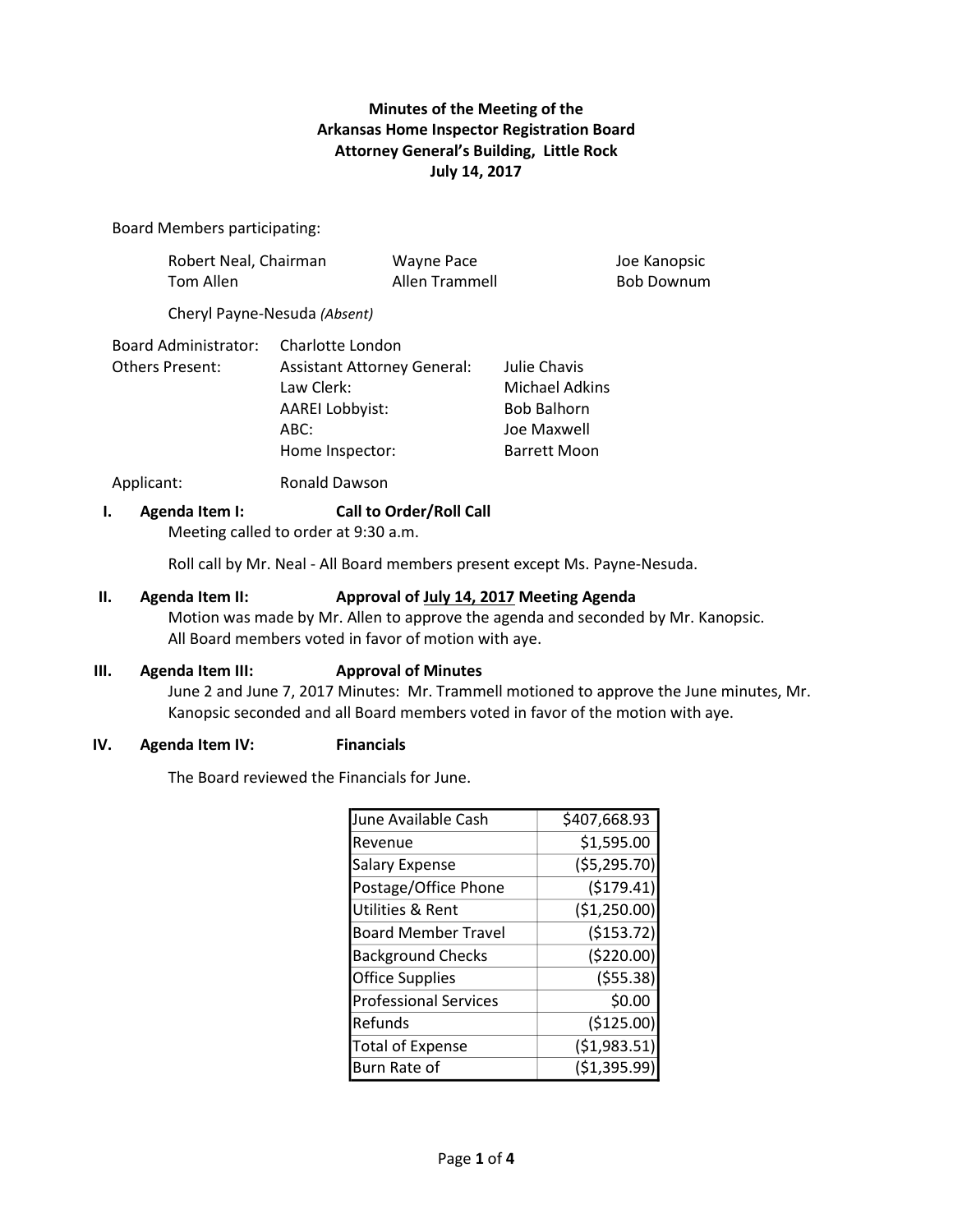Mr. Kanopsic made a motion to approve the June Financials, Mr. Trammell seconded and all Board members voted in favor of the motion with aye.

# **V. Agenda Item V: Review of New Applicants**

The Board reviewed eight new applicants.

- 1. Wes Brown
- 2. Omar Chavez
- 3. Ronald Dawson
- 4. Daniel Engelken
- 5. Jordan King
- 6. Chris Stout
- 7. Jon Eric Young
- 8. Jason Zetts
- 7 and 8 Mr. Pace motioned to approve the applications of Mr. Young and Mr. Zetts; Mr. Kanopsic seconded and all Board members voted in favor of the motion to approve the two applicants with aye.
- 1. Mr. Brown Mr. Pace made a motion to approve his application, Mr. Kanopsic seconded and all Board members voted in favor of the motion to approve with aye.
- 2. Mr. Chavez Mr. Kanopsic made a motion to approve his application, Mr. Downum seconded with further discussion. Mr. Downum questioned the citizenship of the applicant. Ms. Chavis told Ms. London to contact the applicant about providing a Green Card or some document showing that he can legally work in the United States. Once the document is received, it should be sent to Ms. Chavis for review. All Board members then voted in favor of the motion to approve with aye.
- 3. Mr. Dawson Mr. Pace made a motion to approve, Mr. Downum seconded with further discussion. Mr. Neal asked Mr. Dawson about his TX background check and Mr. Dawson replied that it has been ordered and he was expecting to receive it soon. All Board members then voted in favor of the motion to approve with aye pending receipt of Mr. Dawson's background check.
- 4. Mr. Engelken Mr. Trammell made a motion to approve his application pending receipt of his insurance agent's name, Mr. Kanopsic seconded and all Board members voted in favor of the motion to approve with aye.
- 5. Mr. King Mr. Kanopsic made a motion to approve his application pending receipt of his insurance agent's name, Mr. Downum seconded and all Board members voted in favor of the motion to approve with aye.
- 6. Mr. Stout Mr. Trammell made a motion to approve his application, Mr. Kanopsic seconded. Mr. Neal said the applicant already has a website that advertises home inspections. He told Ms. London to contact the applicant to find out if he has been doing home inspections without being licensed. If he has not, he needs to be advised to add his Home Inspector's Registration number to his website and any advertising that he does. All Board members then voted in favor of the motion to approve with aye.
- 7. Mr. Young *(See the Board's decision directly below the list of new applicants)*
- 8. Mr. Zetts *(See the Board's decision directly below the list of new applicants)*

## **VI. Agenda Item VI Status of Complaints**

## **1. OLD COMPLAINTS**

a. Kyndal & John Wiles vs Ron Allen, HI-1583 *(2/2/2017-Notification letter mailed to Home Inspector, Mr. Allen responded by email dated 2/11/2017)* Mr. Neal is working on this complaint.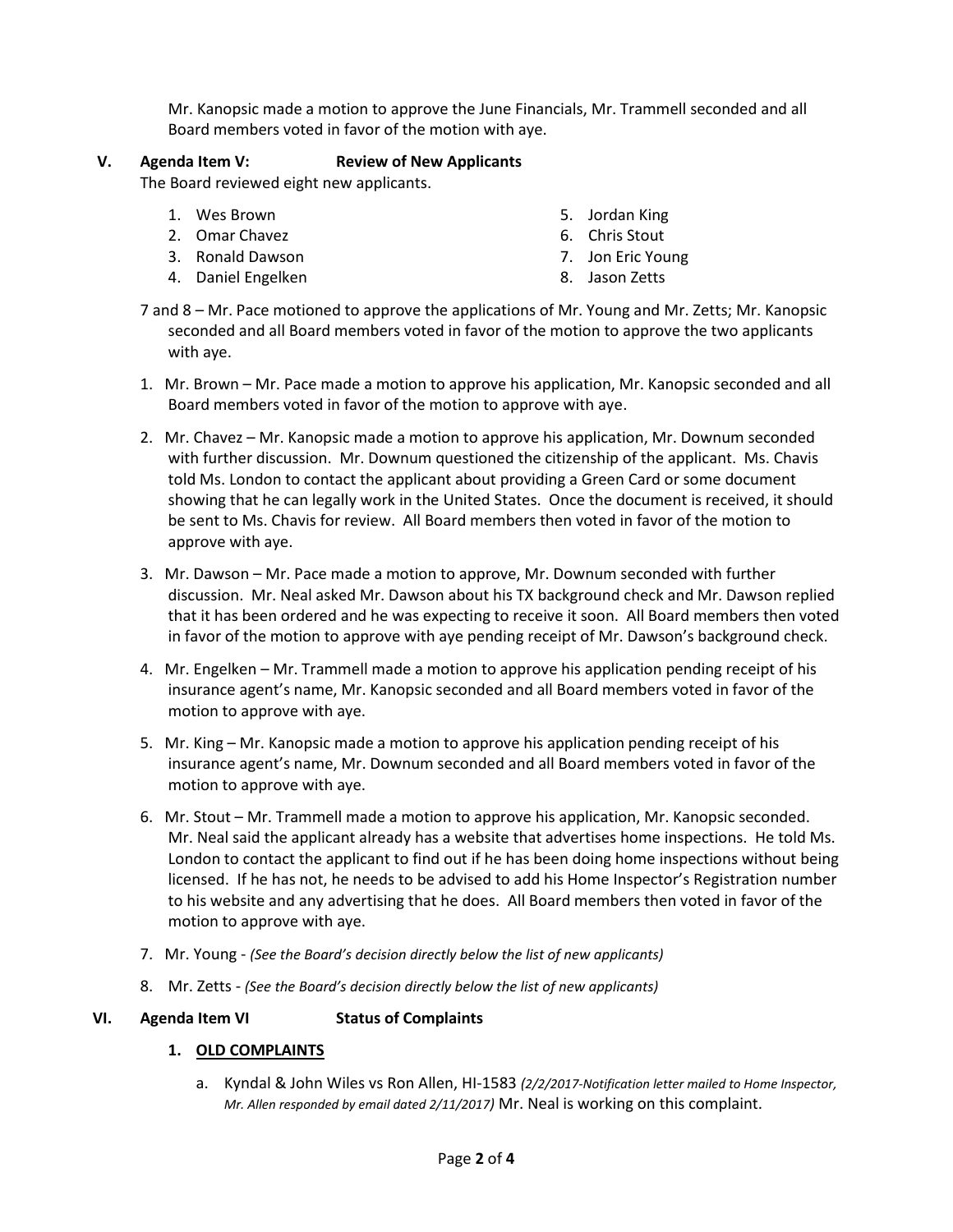- b. Margaret Washburn vs Jerry Hoffman, HI-1500 *(2/2/2017-Notification letter mailed to Home Inspector, Mr. Hoffman responded by email dated 2/27/2017)* Ms. Chavis is preparing a Consent agreement for the Home Inspector and it will be mailed with the letter explaining the infractions in his home inspection report.
- c. Justin Hall *(The Engineer who has been performing home inspections without being registered with the state)* – Ms. Chavis said the Engineers Board has shown an interest in what Mr. Hall has been doing.
- d. John Williams, HI-1581 Ms. Chavis said she has been communicating with his attorney, Mr. Curry, and Consent Agreements will be written to show that Mr. Williams will agree to never perform home inspections in Arkansas again.

## **BREAK 10:37 – 10:50**

# **2. NEW COMPLAINTS**

- a. Ross Sanchez vs Jeromy Overman, HI-1725 Mr. Neal recommended dismissal of this complaint since the issue involved a home inspector smoking in the complainant's home and there were no issues about the home inspection. Mr. Kanopsic made a motion to dismiss the complaint, Mr. Pace seconded and all Board members voted in favor of the motion to dismiss with aye.
- b. Vicki Stephenson vs Nate Wilson, HI-1798 Mr. Neal is reviewing this complaint.

Mr. Neal asked the Board members if they were okay with him filing a Board-generated complaint and all agreed that he should go forward with it.

# **VII. Agenda Item VII Continuing Education/Pre-Registration Courses**

- 1. AHIT-American Home Inspectors Training *(Pre-Registration Course Renewal Request)* Mr. Allen requested the application be tabled until next month.
- 2. ABC Home Inspection Institute CE Courses
	- a. Plumbing Inspections 4 Hrs Classroom
	- b. Heating Systems 4 Hrs Classroom
	- c. Electric Inspections and Changes to 2017 Standards 6 Hrs Classroom

Mr. Allen made a motion to approve the CE courses from ABC, Mr. Trammell seconded and all Board members voted in favor of the motion to approve with aye.

- 3. National Property Inspections, Inc. *(120 Classroom Hours-Pre-Registration Course Renewal Request)* Mr. Allen made a motion to approve the Pre-Registration course from NPI, Mr. Trammell seconded and all Board members voted in favor of the motion to approve with aye.
- 4. Arkansas Chapter of ASHI -Electrical Inspection-AFCI, GFCI, Bonding and Grounding- 2 Hr CE Course. Mr. Allen made a motion to approve the CE course from ASHI, Mr. Trammell seconded and all Board members voted in favor of the motion to approve with aye.
- 5. Professional Home Inspection Institute *(2 CE Courses-Renewal Requests)*
	- a. Advanced Home Inspection-Module1: Structure, Exteriors and Roofing *(4 Hrs)*
	- b. Advanced Home Inspection-Module 2: Plumbing and Electrical *(4 Hrs)*